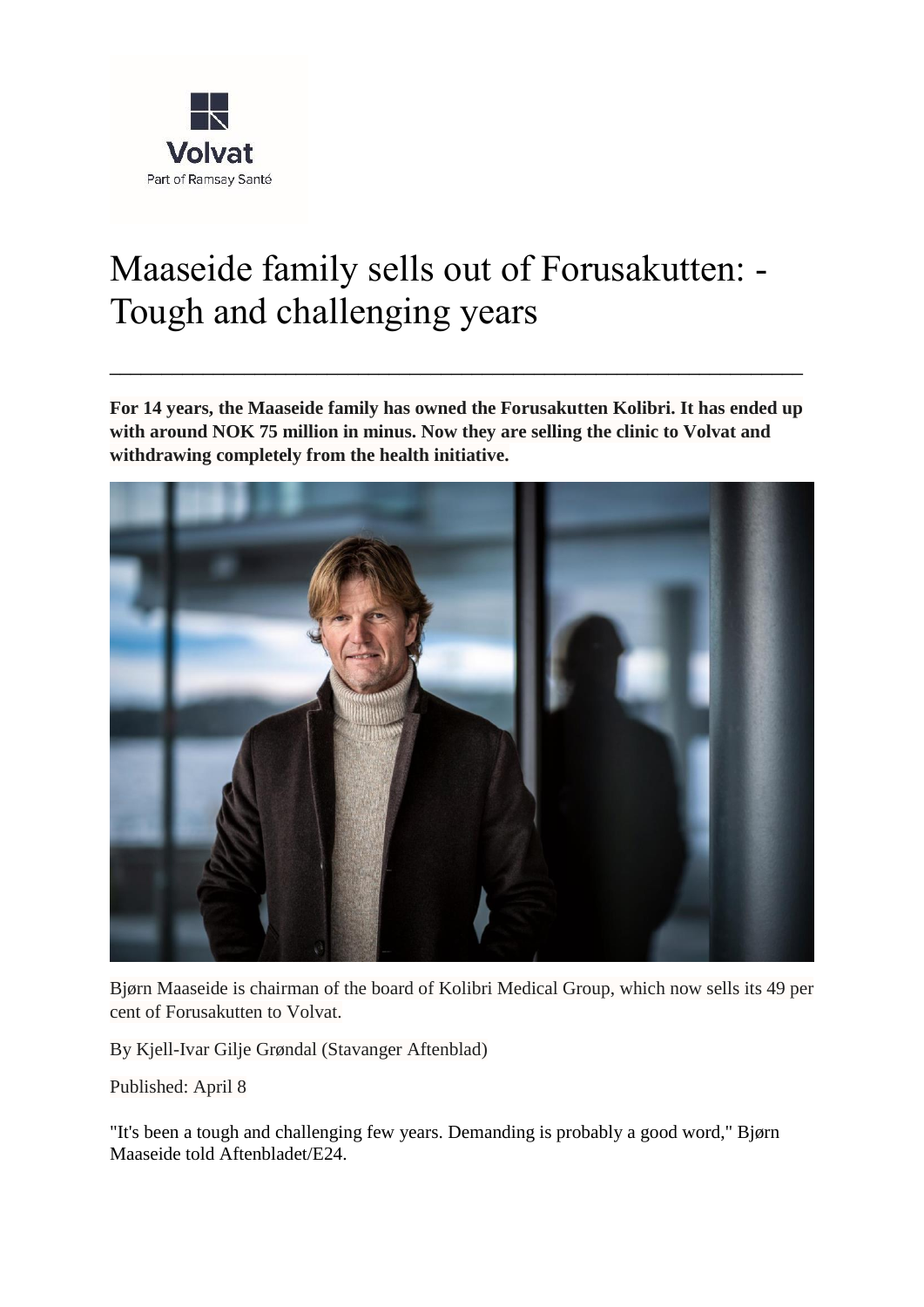

He is chairman of the board of the investment company Kolibri Medical Group AS where the Maaseide family owns 95 per cent of the shares. The company owns the private health company Forusakutten AS.

#### Operating with almost zero

Kolibri Medical was established in 2007 and later merged with Forusakutten. A review of the annual accounts shows that the company has a total deficit of around NOK 75 million since its inception. Last year, the Forusakutten ended up with minus NOK 6 million in operating profit with a turnover of around NOK 50 million.

- The family has made a strategic decision that we no longer want to invest in this industry. And when we first choose to sell out, it is gratifying that we have found a large and serious player like Volvat to take over the company and its operations. Now everything is in safe hands and it makes good for our conscience, says Bjørn Maaseide.

#### *- How much have you lost on this health initiative?*

- Not so much. We're going to go to zero. And we do that because we've sold ourselves down on a couple of occasions.

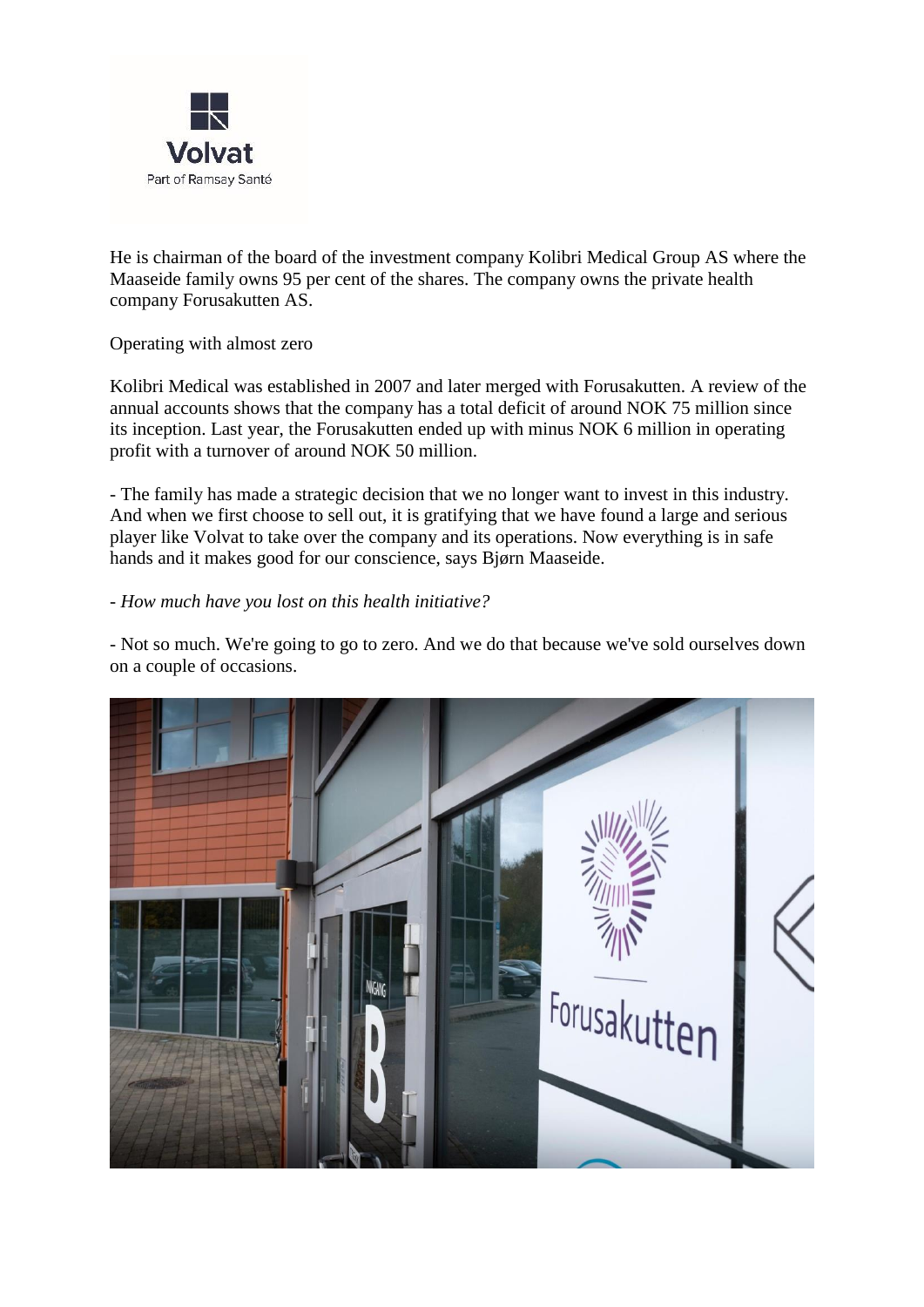

Forusakutten runs its clinic in Trim Towers in Sandnes.

The last divestment occurred four years ago when the Maaseide family sold 51 per cent of Forusakutten to the National Association for Heart and Lung Disease (LHL). LHL has also decided to sell its stake to Volvat, which will thus be 100 per cent the owner of the clinic in Sandnes.

Price: 30-40 million

Neither party wishes to comment on the size of the trade, but Aftenbladet/E24 is aware that the sum should be somewhere between NOK 30 and 40 million - based on previous sales and how much the Maaseide family has invested in equity over the 14 years they have been on the ownership side.

- The money is one thing, but for me who is extremely concerned about exercise and health, the most important thing is that the Forusakutten lives on with even better conditions than before. A huge number of people in this region have a relationship with the clinic, and it is very nice to be able to say that in the future they will get an even better offer, says Maaseide.

And that is what the nationwide chain Volvat will provide.

- We have had the Stavanger region on the block for over ten years, so now it was really time for us to do something about it. It goes without saying that Volvat will be represented in what is Norway's third-largest region, the CEO of Volvat, Per Helge Fagermoen, told Aftenbladet/E24.

Taking up the fight with Aleris

The Forusakutten will be renamed Volvat when the Norwegian Competition Authority has approved the transaction in about three weeks. The 35 employees will also be transferred to Volvat and the clinic will continue in Trim Towers in Sandnes.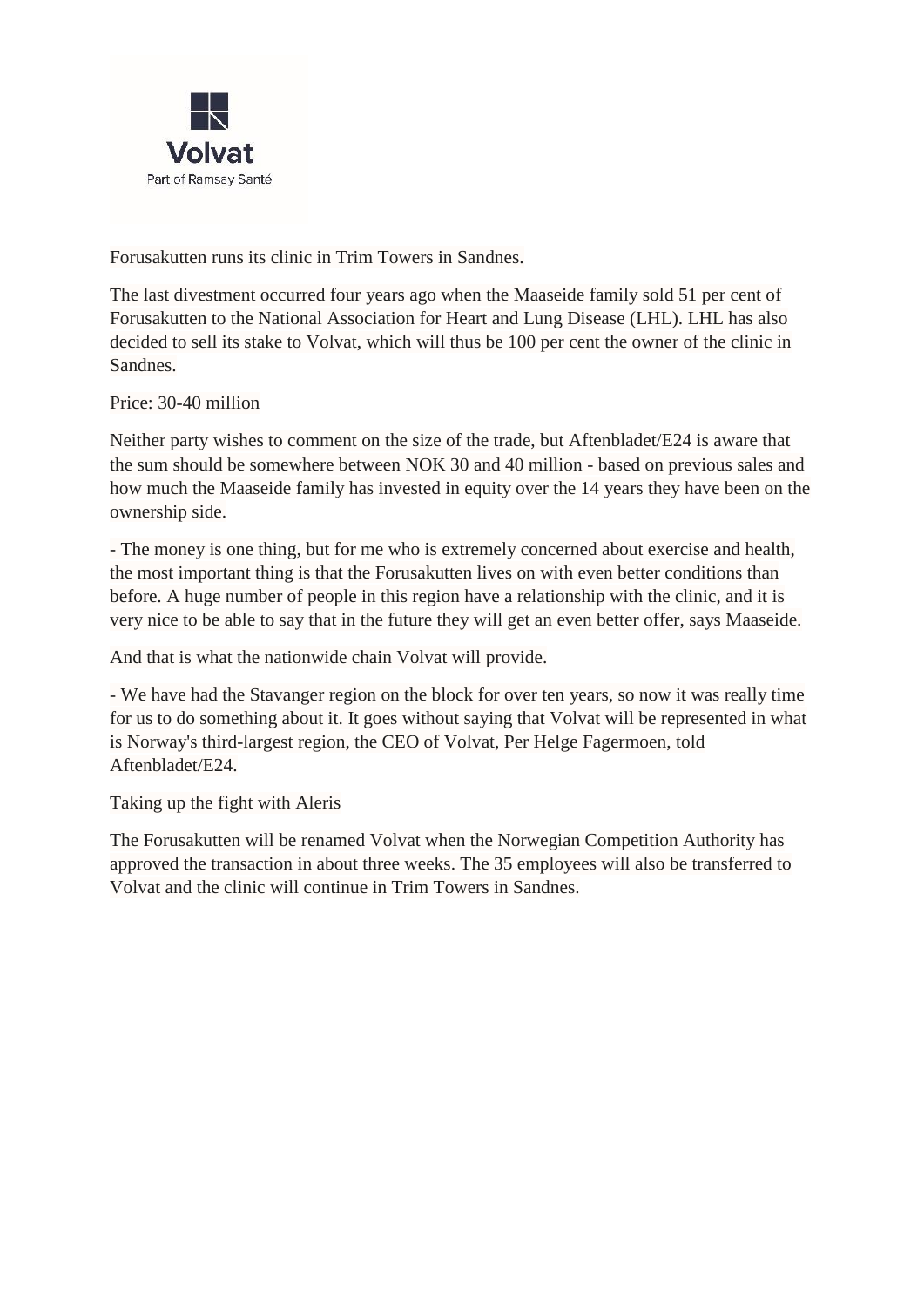



Per Helge Fagermoen, CEO of Volvat

- And then we will also start up in central Stavanger city within one year. We will invest properly in the Stavanger region and give the inhabitants a good offer, says Fagermoen, who thus announces that Volvat is ready to take up the fight with Aleris - the second major and nationwide health chain in Norway.

- Aleris and Volvat follow each other pretty much everywhere in the country, and it's a competitive situation we live well with.

Will hire 20 people in Stavanger

Last year, the Volvat Group had a turnover of just over NOK 1 billion with a pre-tax profit of around NOK 20 million. Recently Volvat built a new hospital in Oslo with 350 employees.

- We envisage expanding in Stavanger as well, but first we need to get to know the region a little better. Eventually, there will probably be 15-20 employees at the clinic in Stavanger, says Fagermoen.

*- So you're not worried that the Forusakutten has mostly delivered deficits all these years?"*

- No, absolutely not. Throughout history, we have made around 15 acquisitions where we have turned negative operations into positive figures. We can do this.

## **Contact**